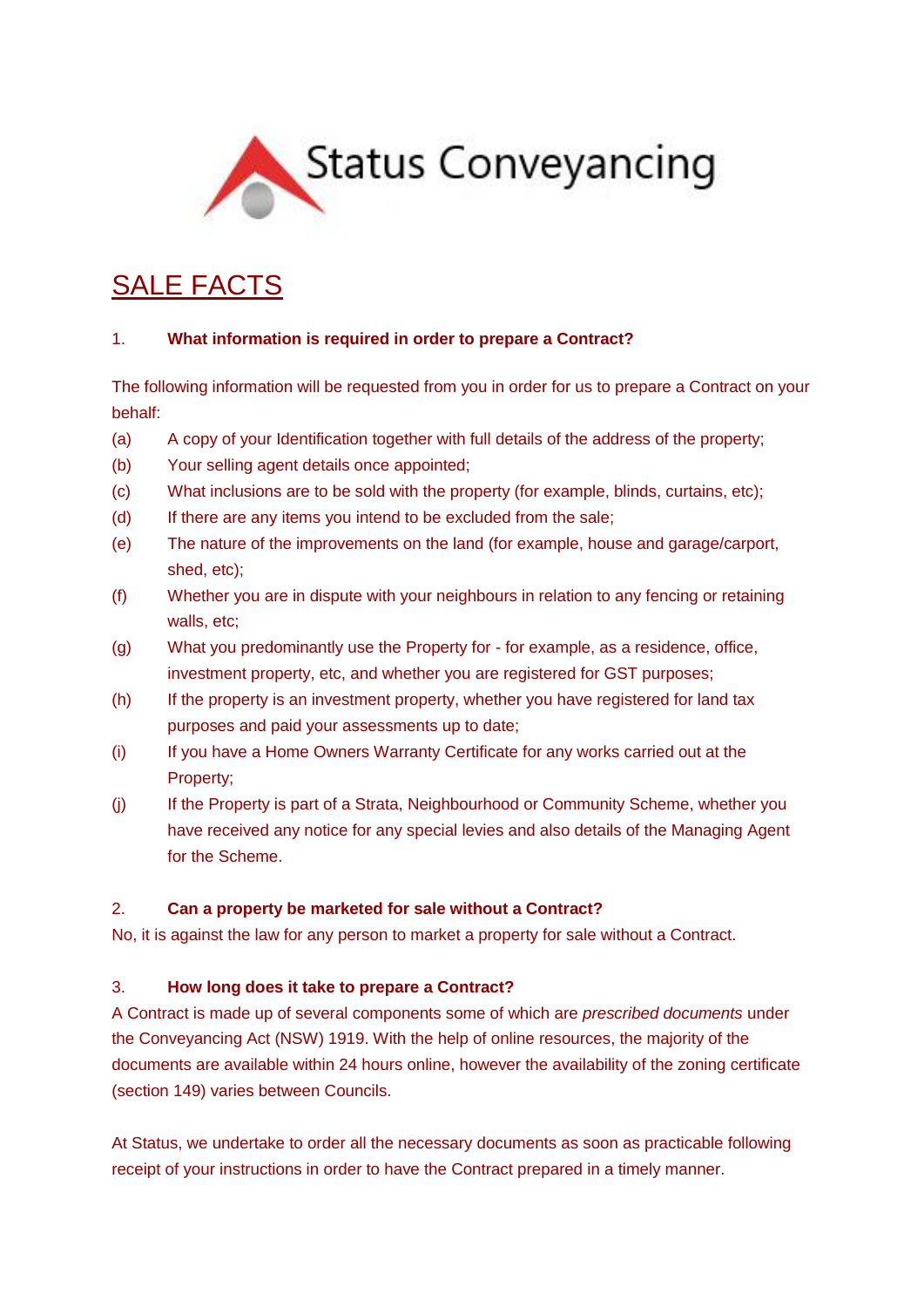## 4. **What is a cooling off period?**

A cooling off period only applies to residential property (as defined in the *Conveyancing Act* (NSW) 1919 (the 'Act'). Under the provisions of the Act, a Purchaser is entitled to a minimum 5 business day cooling off period commencing the next business day after the date of the Contract unless the Purchaser waives this requirement by providing a Section 66W Certificate (which is to be provided by the Purchaser's solicitor/conveyancer).

## 5. **What does a Vendor need to disclose about a property?**

It is important that a Vendor discloses in the Contract any affectation, encroachment, claim, notice, order or proposal relating to the Property. If no disclosure is made, and a Purchaser becomes aware, the Purchaser may have a right to claim for compensation or withdraw from the Contract. Under the Conveyancing Regulations, a Vendor is taken to give a Purchaser under a Contract prescribed warranties which include (at Schedule 3 of the *Conveyancing (Sale of Land) Regulations* 2010):

"The vendor warrants that, as at the date of the contract and except as disclosed in the contract:

- (a) the land is not subject to any adverse affectation, and
- (b) the land does not contain any part of a sewer belonging to a recognised sewerage authority, and
- (c) the section 149 certificate attached to the contract specifies the true status of the land the subject of the contract in relation to the matters set out in Schedule 4 to the Environmental Planning and Assessment Regulation 2000, and
- (d) there is no matter in relation to any building or structure on the land (being a building or structure that is included in the sale of the land) that would justify the making of any upgrading or demolition order or, if there is such a matter, a building certificate has been issued in relation to the building or structure since the matter arose, and
- (e) if the land is burdened or purports to be burdened by a positive covenant imposed under Division 4 of Part 6 to the Conveyancing Act 1919 , no amount is payable under section 88F of that Act in respect of the land, and
- (f) the land is not subject to an annual charge for the provision of coastal protection services under the Local Government Act 1993."

## 6. **Is a Survey and/or Building Certificate required to be annexed to the Contract?**

Generally, no. However if you have an up to date survey report available, and/or building certificate, these documents may assist with the saleability of the Property.